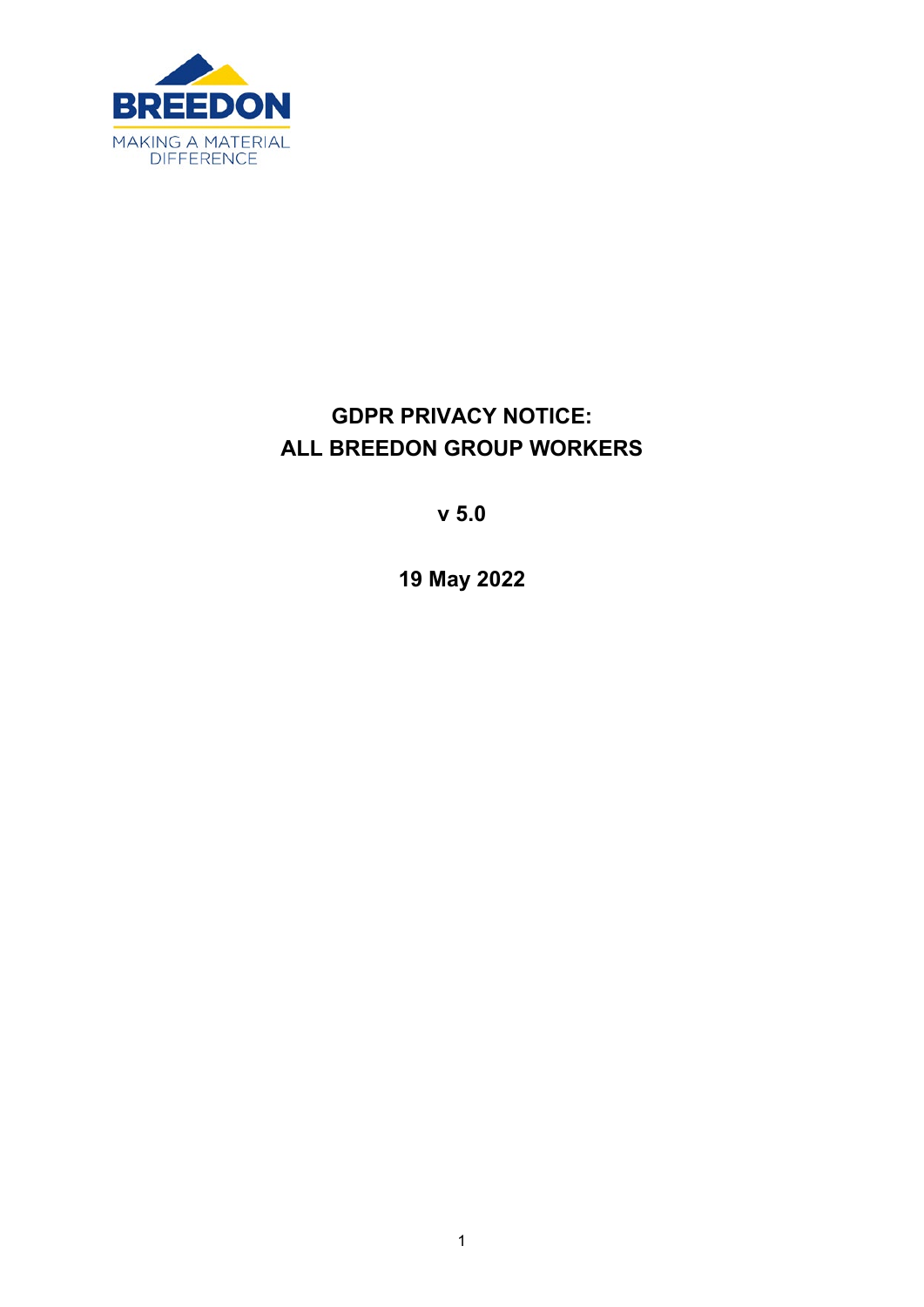## **GDPR PRIVACY NOTICE FOR ALL BREEDON GROUP WORKERS**

#### **What is the purpose of this document?**

Breedon Group plc and its subsidiaries, are committed to protecting the privacy and security of your personal information.

Breedon Group plc has the following wholly owned trading subsidiaries: Breedon Trading Limited, Breedon Cement Limited, Breedon Holdings Limited, Breedon Group Services Limited, Lagan Materials Limited, Lagan Asphalt Limited, Whitemountain Quarries Ltd, Alpha Resource Management Ltd, Breedon Cement Ireland Limited, Breedon Employee Services Ireland Limited, Breedon Brick Limited (together **Breedon** and each a **Breedon Company**).

This privacy notice describes how we collect and use personal information about you during and after your working relationship with us, in accordance with the General Data Protection Regulation (**GDPR**).

It applies to all Breedon workers, "worker" means all of Breedon's permanent and temporary employees, work experience candidates, agency workers, consultants, company officers, directors, job applicants, contractors and workers.

Each Breedon Company is a "data controller", which means a party who (either alone or jointly) determines the purposes for which and the manner in which any personal data is, or will be, processed. This means that we are responsible for deciding how we hold and use personal information about you. We are required under data protection legislation to notify you of the information contained in this privacy notice.

This notice applies to current and former workers. This notice does not form part of any contract of employment or other contract to provide services. We may update this notice at any time.

It is important that you read this notice, together with any other privacy notice we may provide on specific occasions when we are collecting or processing personal information about you, so that you are aware of how and why we are using such information.

## **Data protection principles**

We will comply with data protection law. This says that the personal information we hold about you must be:

- 1. Used lawfully, fairly and in a transparent way.
- 2. Collected only for valid purposes that we have clearly explained to you and not used in any way that is incompatible with those purposes.
- 3. Relevant to the purposes we have told you about and limited only to those purposes.
- 4. Accurate and kept up to date.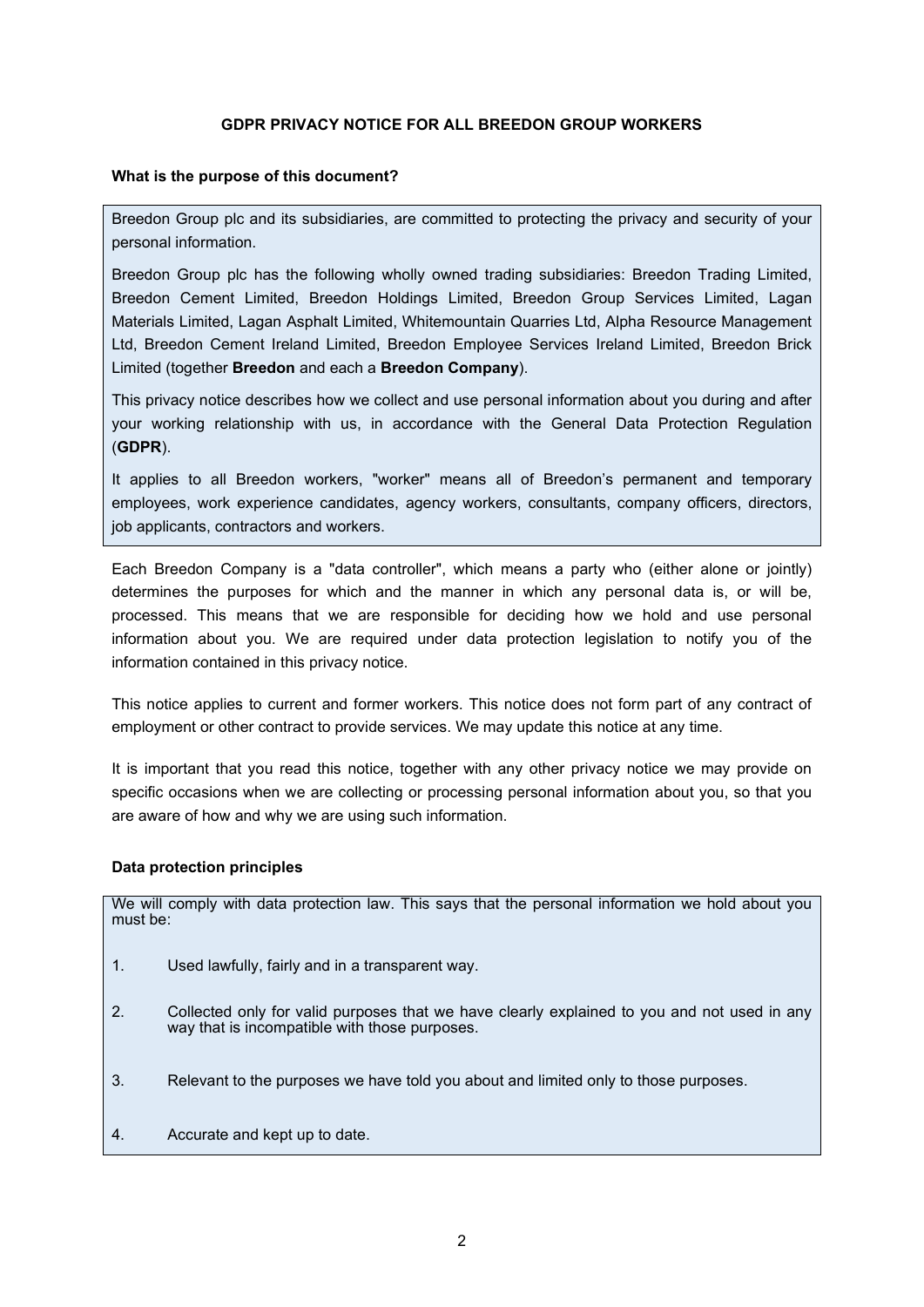- 5. Kept only as long as necessary for the purposes we have told you about.
- 6. Kept securely.

## <span id="page-2-0"></span>**The kind of information we hold about you**

Personal data, or personal information, means any information about an individual from which that person can be identified. It does not include data where the identity has been removed (anonymous data).

There are "special categories" of more sensitive personal data which require a higher level of protection.

We will collect, store, and use the following categories of personal information about you:

# **Identity Data:**

• Personal contact details such as name (surname and forenames), title, addresses, telephone numbers, and personal email addresses; date of birth; gender; nationality; marital status and dependants (including your potential beneficiary details in relation to life assurance, death in service or personal pension (if any)); next of kin and emergency contact information; copy of passport including photograph; copy of driving licence, insurance certificates, recruitment information (including copies of right to work documentation, references and other information included in a CV or cover letter or as part of the application process; interview notes, internal notes, results of any written or online selection tests); photographs; automated voice recording from our telephone systems.

# **Financial Data:**

• Bank account details, payroll records and tax status information; salary; annual leave; pension details and rates; benefits information; National Insurance number or Irish equivalent; tax code; cumulative taxable pay and tax; cumulative NIable pay and NI; breakdown of NI; payroll number; bank sort code and account number; bank account name; building society roll number; student loan information; court order information; share scheme or share save details; compensation history.

## **Worker Data:**

• Start date; reason for leaving and date; annual leave; FTE and contract hours; full or part time; working pattern; location of employment or workplace; employment records (including job titles, work history, training records and professional memberships); performance information; disciplinary and grievance information; mobile phone records; information about your use of business equipment, technology and systems including our computers, telephones, mobile phones, software applications, social media, door entry systems, clocking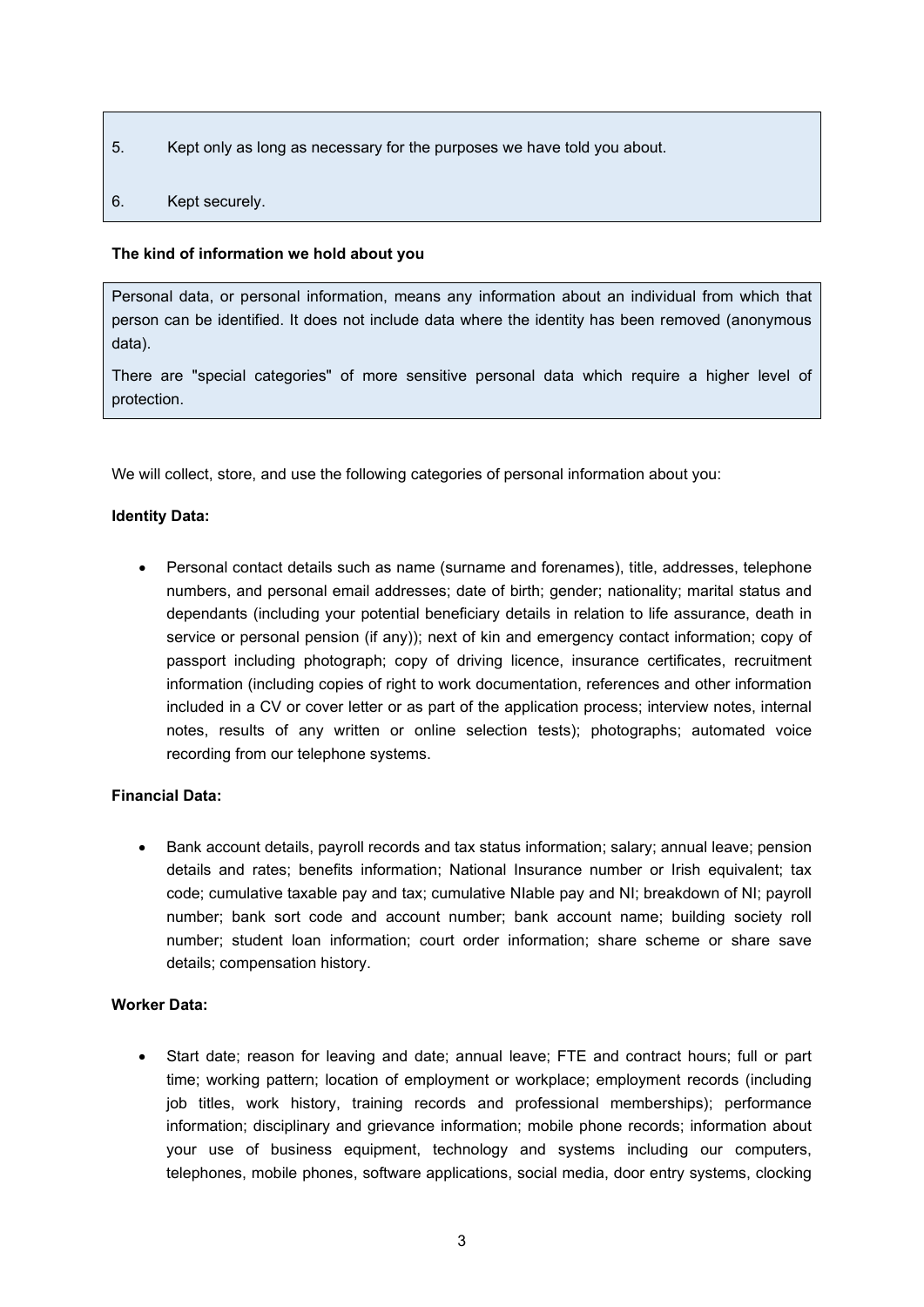in and out systems and/or time recording; vehicle registration numbers or mileage records; CCTV footage and other information obtained through electronic means such as swipecard records, route mapping data; information about your use of our information and communications systems; information obtained from onboard CCTV or vehicle tracking systems.

We may also collect, store and use the following "special categories" of more sensitive personal information:

## **Special Category Data:**

• Information about your race or ethnicity, religious beliefs, sexual orientation and political opinions; Trade union membership; Information about your health, including any medical condition, health and sickness records including breakdown of SSP, SMP and SPP; medical screening information; and/or Information about criminal convictions and offences.

## **Technical Data:**

• Internet protocol (IP) address; your login data; browser type and version; time zone setting and location; browser plug-in types and versions; operating system and platform; and other technology on the devices you use to access this website.

## **Usage Date:**

• Information about how you use the internet; username; passwords; and browser history, from any devices belonging to the Breedon Group.

## **How is your personal information collected?**

We collect personal information about workers through the application and recruitment process, either directly from candidates or sometimes from an employment agency or background check provider.

We may sometimes collect additional information from third parties including former employers, credit reference agencies or other background check agencies.

We will collect additional personal information in the course of job-related activities throughout the period of you working for us.

## **How we will use information about you**

We will only use your personal information when the law allows us to. Most commonly, we will use your personal information in the following circumstances:

1. Where we need to perform the contract we have entered into with you.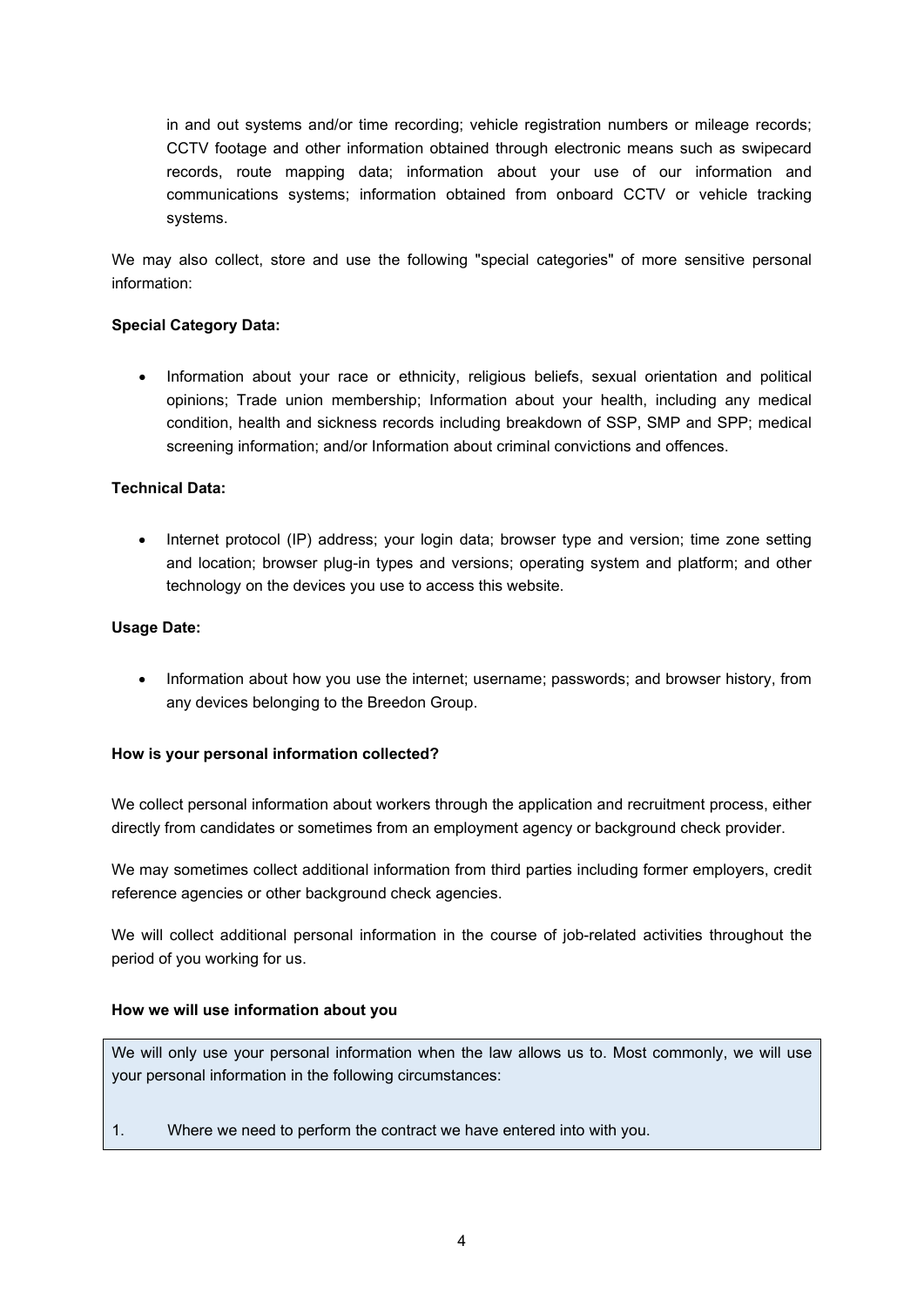- 2. Where we need to comply with a legal obligation.
- 3. Where it is necessary for our legitimate interests (or those of a third party) and your interests and fundamental rights do not override those interests.

We may also use your personal information in the following situations, which are likely to be rare:

- 1. Where we need to protect your interests (or someone else's interests).
- 2. Where it is needed in the public interest.

# **Situations in which we will use your personal information**

We need all the categories of information in the list above (see ["The kind of information we hold about](#page-2-0)  [you"](#page-2-0)) primarily to allow us to perform our contract with you and to enable us to comply with legal obligations. In some cases we may use your personal information to pursue legitimate interests of our own or those of third parties, provided your interests and fundamental rights do not override those interests. The situations in which we will normally process your personal information are listed below.

- Making a decision about your recruitment or appointment.
- Determining the terms on which you work for us.
- Checking you are legally entitled to work in the UK or Ireland and obtaining references.
- Paying you correctly and determining overtime and, if you are an employee, deducting tax and National Insurance contributions (or equivalent under Irish tax laws) and keeping appropriate records.
- Providing the following benefits to you, such as but not restricted to: company vehicles, private healthcare, death in service, mobile phone.
- Liaising with your pension provider.
- Ensuring you are appropriately qualified and trained for current or potential roles.
- Administering, managing and enforcing the contract we have entered into with you.
- Providing access to the Breedon Sharesave Scheme or other share scheme and administering this or appointing third parties to administer this on our behalf.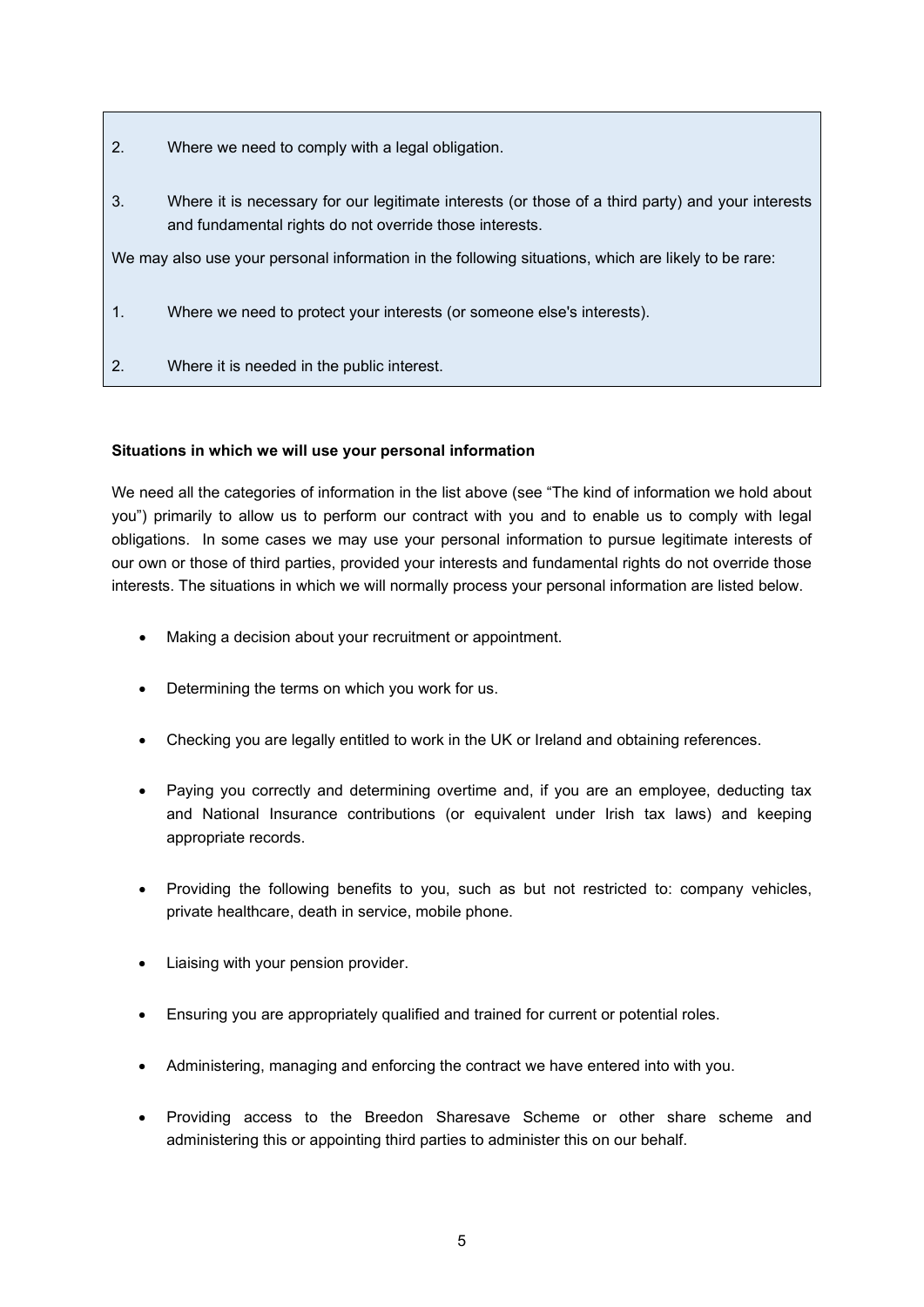- Business management and planning, including accounting and auditing, business efficiencies and improvements.
- Conducting performance reviews, managing performance and determining performance requirements.
- Making decisions about salary reviews and compensation.
- Assessing qualifications for a particular job or task, including decisions about promotions and career progression.
- Gathering evidence for possible grievance conduct or disciplinary hearings or breaches of contractual obligations related to you or otherwise involving you.
- Making decisions about your continued employment or engagement.
- Making arrangements for the termination of our working relationship.
- Education, training and development requirements.
- Dealing with legal disputes involving you, or other workers, including but not limited to verification of information provided and accidents at work.
- Conducting risk assessments, establishing safety measures to mitigate identified risks; providing a safe working environment and keeping required records.
- Ascertaining your fitness to work.
- Managing sickness absence, statutory and non statutory holiday and other leave.
- Complying with health and safety obligations.
- To prevent fraud.
- To monitor your use of our information and communication systems and social media presence to ensure compliance with our IT policies and expected standards.
- Recording communications with customers for quality control and training purposes.
- To ensure network and information security, including preventing unauthorised access to our computer and electronic communications systems and preventing malicious software distribution; preventing excessive personal use.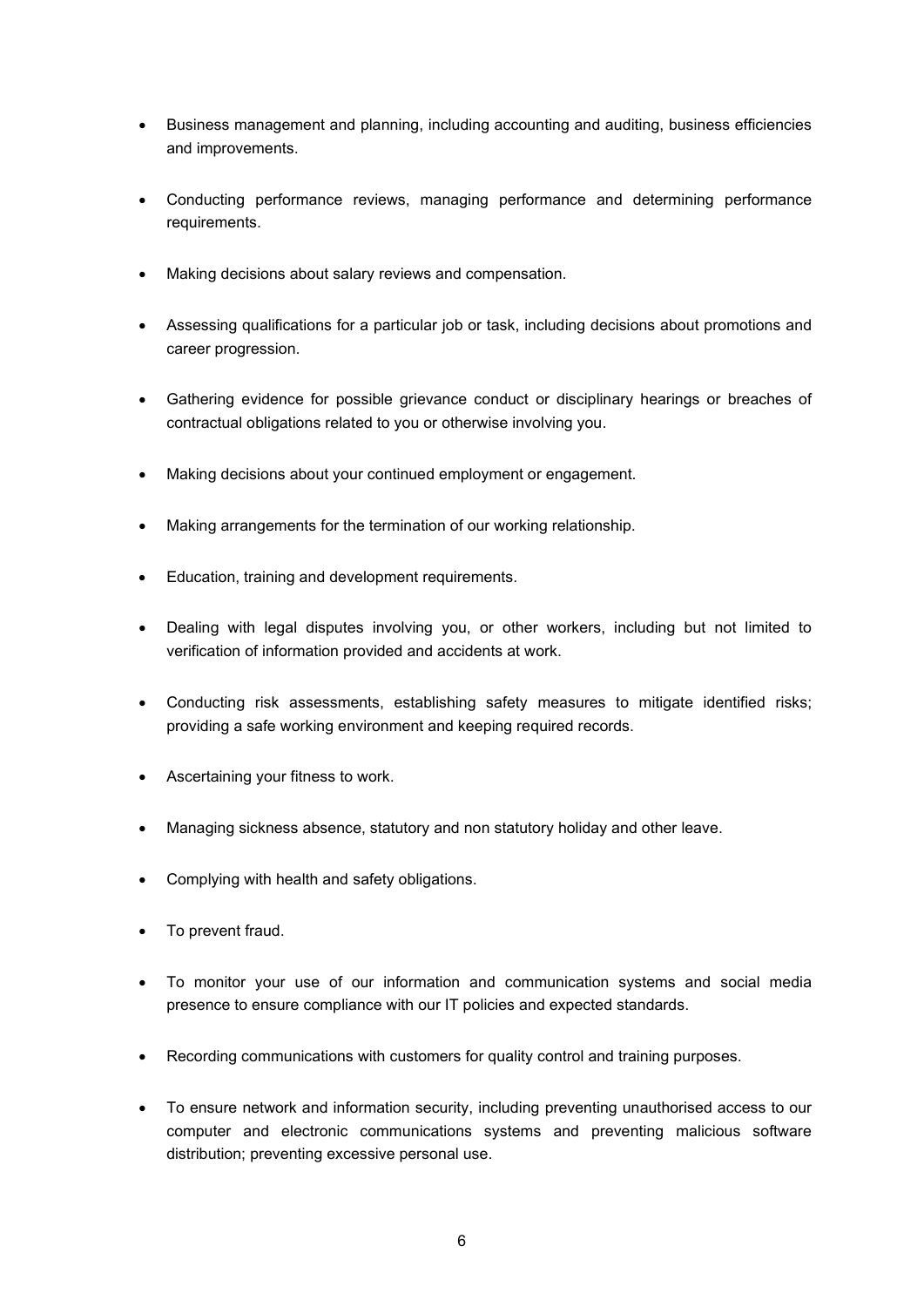- To conduct data analytics studies to review and better understand employee retention and attrition rates.
- Equal opportunities monitoring.

Some of the above grounds for processing will overlap and there may be several grounds which justify our use of your personal information.

## **If you fail to provide personal information**

If you fail to provide certain information when requested, we may not be able to perform the contract we have entered into with you (such as paying you or providing a benefit), or we may be prevented from complying with our legal obligations (such as to ensure the health and safety of our workers).

## **Change of purpose**

We will only use your personal information for the purposes for which we collected it, unless we reasonably consider that we need to use it for another reason and that reason is compatible with the original purpose. If we need to use your personal information for an unrelated purpose, we will notify you and we will explain the legal basis which allows us to do so.

Please note that we may process your personal information without your knowledge or consent, in compliance with the above rules, where this is required or permitted by law.

# **How we use particularly sensitive personal information**

"Special categories" of particularly sensitive personal information require higher levels of protection. We need to have further justification for collecting, storing and using this type of personal information. We may process special categories of personal information in the following circumstances:

- 1. In limited circumstances, with your explicit written consent.
- 2. Where we need to carry out our legal obligations and in line with our data protection policy.
- 3. Where it is needed in the public interest, such as for equal opportunities monitoring or in relation to our occupational pension scheme, and in line with our data protection policy.
- 4. Where it is needed to assess your working capacity on health grounds, subject to appropriate confidentiality safeguards.

Less commonly, we may process this type of information where it is needed in relation to legal claims or where it is needed to protect your interests (or someone else's interests) and you are not capable of giving your consent, or where you have already made the information public. We may also process such information about members or former members in the course of legitimate business activities with the appropriate safeguards.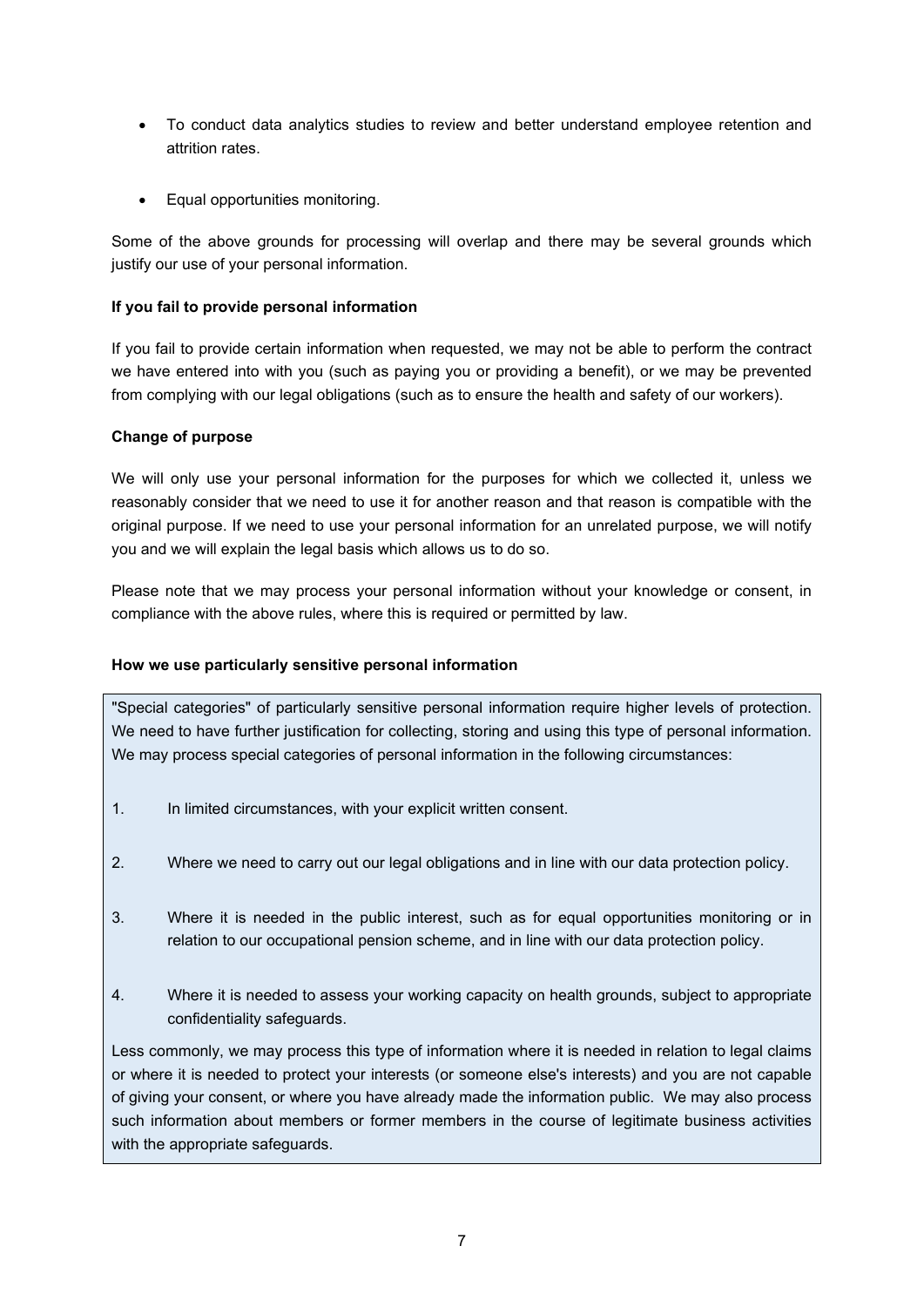## **Our obligations in relation to special categories of data**

We will use your particularly sensitive personal information in the following ways:

- We will use information relating to leaves of absence, which may include sickness absence or family related leaves, to comply with employment and other laws.
- We will use information about your physical or mental health, or disability status, to ensure your health and safety in the workplace and to assess your fitness to work, to provide appropriate workplace adjustments, to monitor and manage sickness absence and to administer benefits.
- We will use information about your race or national or ethnic origin, religious, philosophical or moral beliefs, or your sexual life or sexual orientation, to ensure meaningful equal opportunity monitoring and reporting.
- We will use trade union membership information to pay trade union premiums, register the status of a protected employee and to comply with employment law obligations.
- We will use information relating to leaves of absence, which may include sickness absence or family related leave in gathering evidence for possible grievance or disciplinary hearings or making decisions about your continuing employment or engagement.
- We may collect limited information from you which can be in the form of an "expression of wishes" which sets out how and to whom you would like us to distribute the proceeds of any company benefits we administer (**Beneficiary**). This could include life assurance or death in service benefit. We obtain the details (name and relationship to you) of the Beneficiary from you under an obligation of confidence and will only be processed, when we need to administer the relevant benefits. We are prevented from notifying a Beneficiary of the details of the personal data we hold about them as the information was obtained under an obligation of confidence. You may provide personal data of a Beneficiary directly to a third party benefits provider as part of your employment which will be processed in line with that third party's privacy policy and notices.

## **Do we need your consent?**

We do not need your consent if we use special categories of your personal information in accordance with our written policy to carry out our legal obligations or exercise specific rights in the field of employment law. In limited circumstances, we may approach you for your written consent to allow us to process certain particularly sensitive data. If we do so, we will provide you with full details of the information that we would like and the reason we need it, so that you can carefully consider whether you wish to consent. You should be aware that it is not a condition of your contract with us that you agree to any request for consent from us.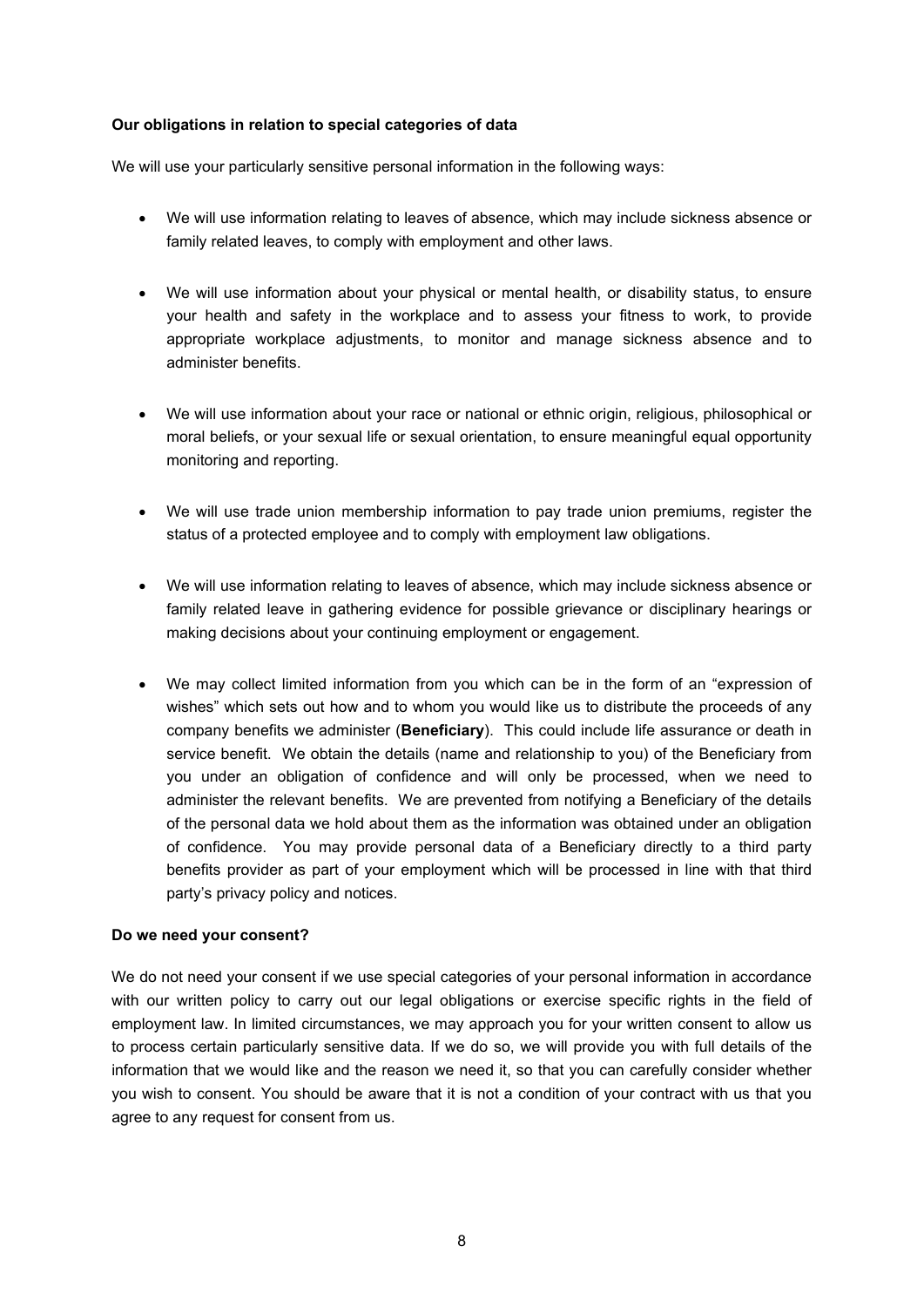## **Information about criminal convictions**

We may only use information relating to criminal convictions where the law allows us to do so. This will usually be where such processing is necessary to carry out our obligations and provided we do so in line with our data protection policy.

Less commonly, we may use information relating to criminal convictions where it is necessary in relation to legal claims, where it is necessary to protect your interests (or someone else's interests) and you are not capable of giving your consent, or where you have already made the information public.

We may also process such information about members or former members in the course of legitimate business activities with the appropriate safeguards.

We envisage that we will hold information about criminal convictions.

Where appropriate, we will collect information about criminal convictions as part of the recruitment or appointment process or we may be notified of such information directly by you in the course of you working for us. We will use information about criminal convictions and offences in the following ways:

- Making a decision about your recruitment or appointment.
- Making decisions about your confirmed employment or engagement
- Making arrangements for the termination of our working relationship.

We are allowed to use your personal information in this way to carry out our legal obligations and in our legitimate interests to determine any impact of those criminal convictions within a particular role.

## **Automated decision-making**

Automated decision-making takes place when an electronic system uses personal information to make a decision without human intervention. We are allowed to use automated decision-making in the following circumstances:

- 1. Where we have notified you of the decision and given you 21 days to request a reconsideration.
- 2. Where it is necessary to perform the contract with you and appropriate measures are in place to safeguard your rights.
- 3. In limited circumstances, with your explicit written consent and where appropriate measures are in place to safeguard your rights.

If we make an automated decision on the basis of any particularly sensitive personal information, we must have either your explicit written consent or it must be justified in the public interest, and we must also put in place appropriate measures to safeguard your rights.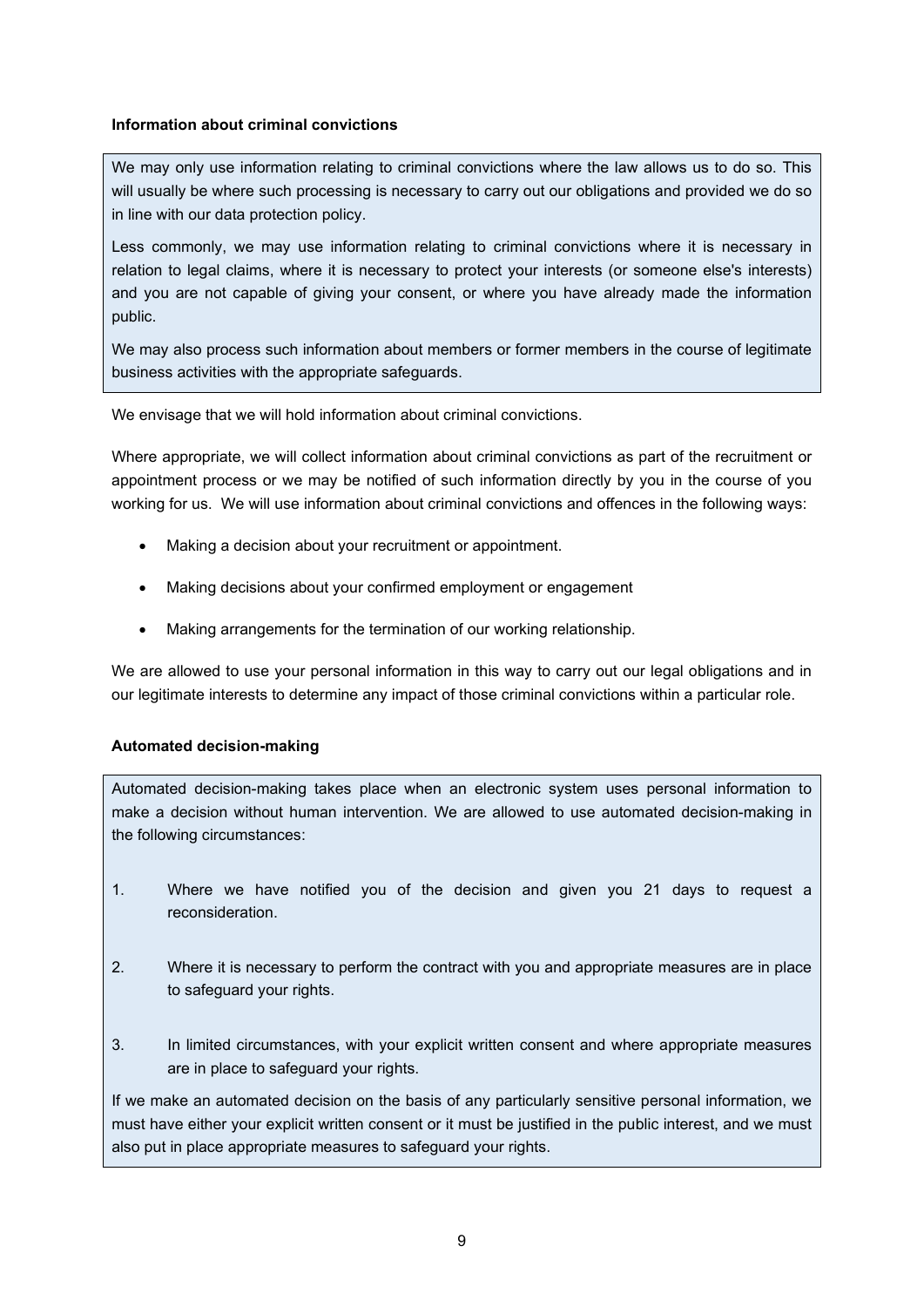You will not be subject to decisions that will have a significant impact on you based solely on automated decision-making, unless we have a lawful basis for doing so and we have notified you.

We do not envisage that any decisions will be taken about you using automated means, however we will notify you in writing if this position changes.

#### **Data sharing**

We may have to share your data with third parties, including third-party service providers and other entities in the group.

We require third parties to respect the security of your data and to treat it in accordance with the law.

We may transfer your personal information outside the EU.

If we do, you can expect a similar degree of protection in respect of your personal information.

#### **Why might you share my personal information with third parties?**

We will share your personal information with third parties where required by law, where it is necessary to administer the working relationship with you or where we have another legitimate interest in doing so.

#### **Which third-party service providers process my personal information?**

"Third parties" includes third-party service providers (including contractors and designated agents) and other entities within our group. The following activities are carried out by third-party service providers: payroll, making payments to you, pension administration, benefits provision and administration, IT services, Sharesave or share scheme provision and administration, mileage logs, vehicle tracking, CCTV monitoring, phone recordings. This includes but is not limited to the following third-party service providers who may process personal information about you for the following purposes:

• Midland HR iTrent (payroll); Sage (accounts & payroll packages); Pams (HR software); CORVID PayGate and Experian (Bacs payment software); Concur Solutions (expenses software); Link Asset Services and Orient Capital (shareholder registry); Aon Hewitt (management consultancy); Aviva (pension provider, private medical insurance, life assurance and digital GP); Willis Towers Watson (benefits broker and insurance broker); AXA (motor insurance); HDI Global (to deal with employer's liability claims); Peoples Pension (pension provider); Legal and General (life assurance provider); Yorkshire Building Society (Sharesave scheme); TomTom (route tracker); Barclays (our bankers); Danske (banking); Zenith (company cars); HMRC (to deal with taxation); Inform Direct (statutory records); SAP (computer system); JDE (computer system); Quiet Storm Ltd (communications distributor); SunSign Communications, MED Ltd, Quiet Storm Ltd and Radley Yeldar (photographs from publications); Investis Limited (website host via the systems of Bladonmore (Europe) Ltd); Evolve, Kevin Bradly Ltd (courier); Parcelforce (courier); Postal Sort (postal services); Fisher German (tenant agency); Occupational Health practitioner; Simply Health, Westfield Health (health insurance providers); Kerr Henderson (life assurance broker); GMB, Unite Union (Union fees); Welfare Hope (Hope social club contribution); Curie Care, Charitable Giving,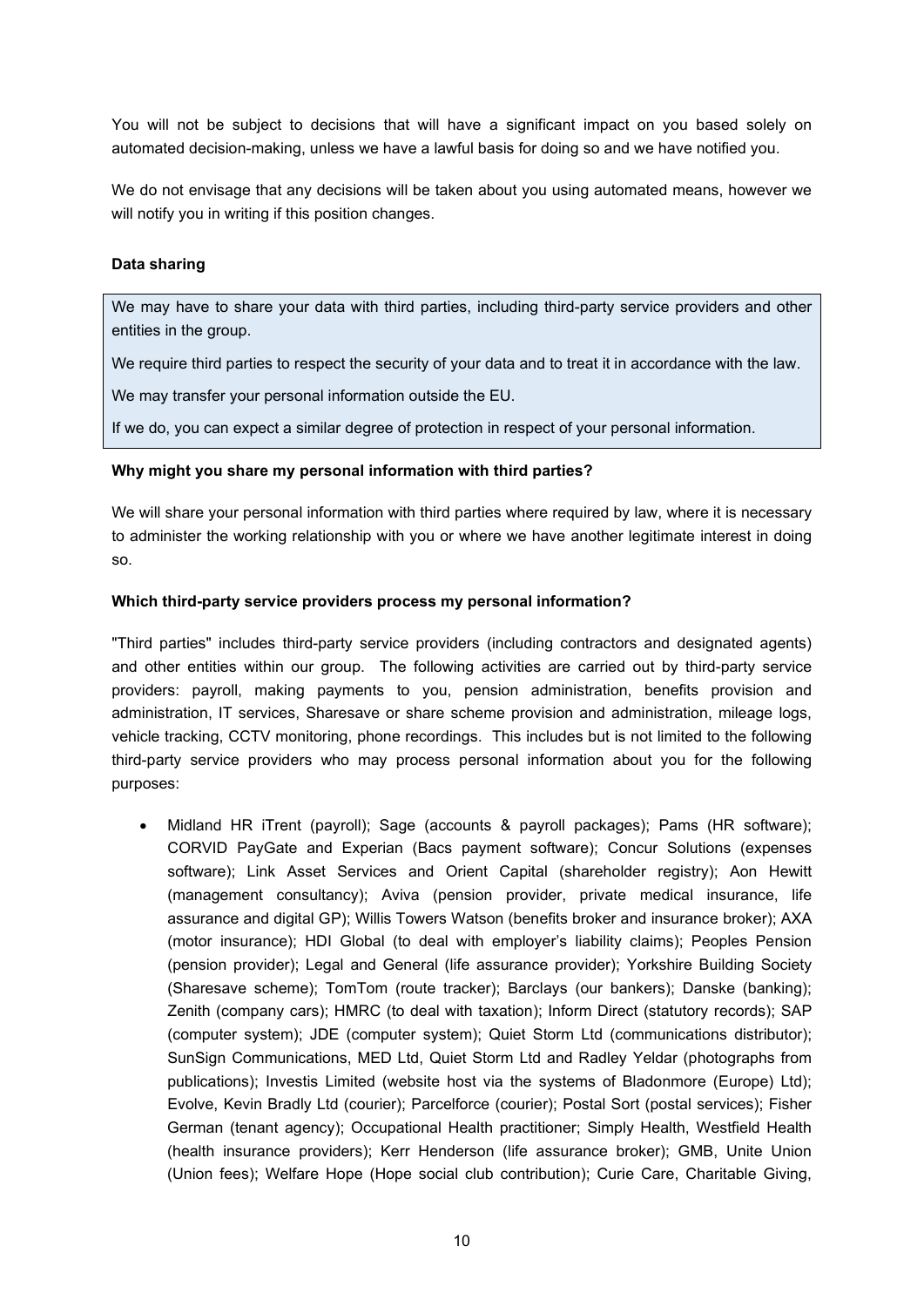Barnado's (charitable donations); Court Orders (payments by employees re judgments); Student Loans (payments by employees for historical loans); professional trustees; the Company's brokers; Insight (despatch software); SHE (HSE software); ZAP (Business Intelligence Tool); Therefore (Canon Document Management); and/or Advance Systems (Time & Attendance System).

We also share data with our legal and other professional advisers appointed from time to time to obtain professional advice about matters relating to you or in the course of dealing with disputes with you and other workers or in compliance with our legal obligations.

# **How secure is my information with third-party service providers and other entities in our group?**

All our third-party service providers and other entities in the group are required to take appropriate security measures to protect your personal information in line with our policies. We do not allow our third-party service providers to use your personal data for their own purposes. We only permit them to process your personal data for specified purposes and in accordance with our instructions.

## **When might you share my personal information with other entities in the group?**

We will share your personal information with other entities in our group as part of our regular reporting activities on company performance where we need to perform our contract with you, in the context of a business reorganisation or group restructuring exercise, for system maintenance support and hosting of data, for business improvements, to protect health and safety, for learning and development.

#### **What about other third parties?**

We may share your personal information with other third parties, for example in the context of the possible sale or restructuring of the business. We may also need to share your personal information with a regulator or to otherwise comply with the law.

We may also share your data with potential new service providers or other corporate transactions.

We will share your data with customers, potential customers, shareholder and interested parties for inclusion in corporate reports for use in business communications and/or security clearance to work on customer's premises.

## **Transferring information outside the EEA**

We will transfer the personal information we collect about you to countries outside the EEA in order to perform our contract with you. We will only do this if there is an adequacy decision by the European Commission in respect of that country or we will ensure that the recipient of the information enters into a contract with us confirming that your personal information does receive an adequate level of protection as it were in the EEA. If you require further information about these protective measures, you can request it from the Compliance Team.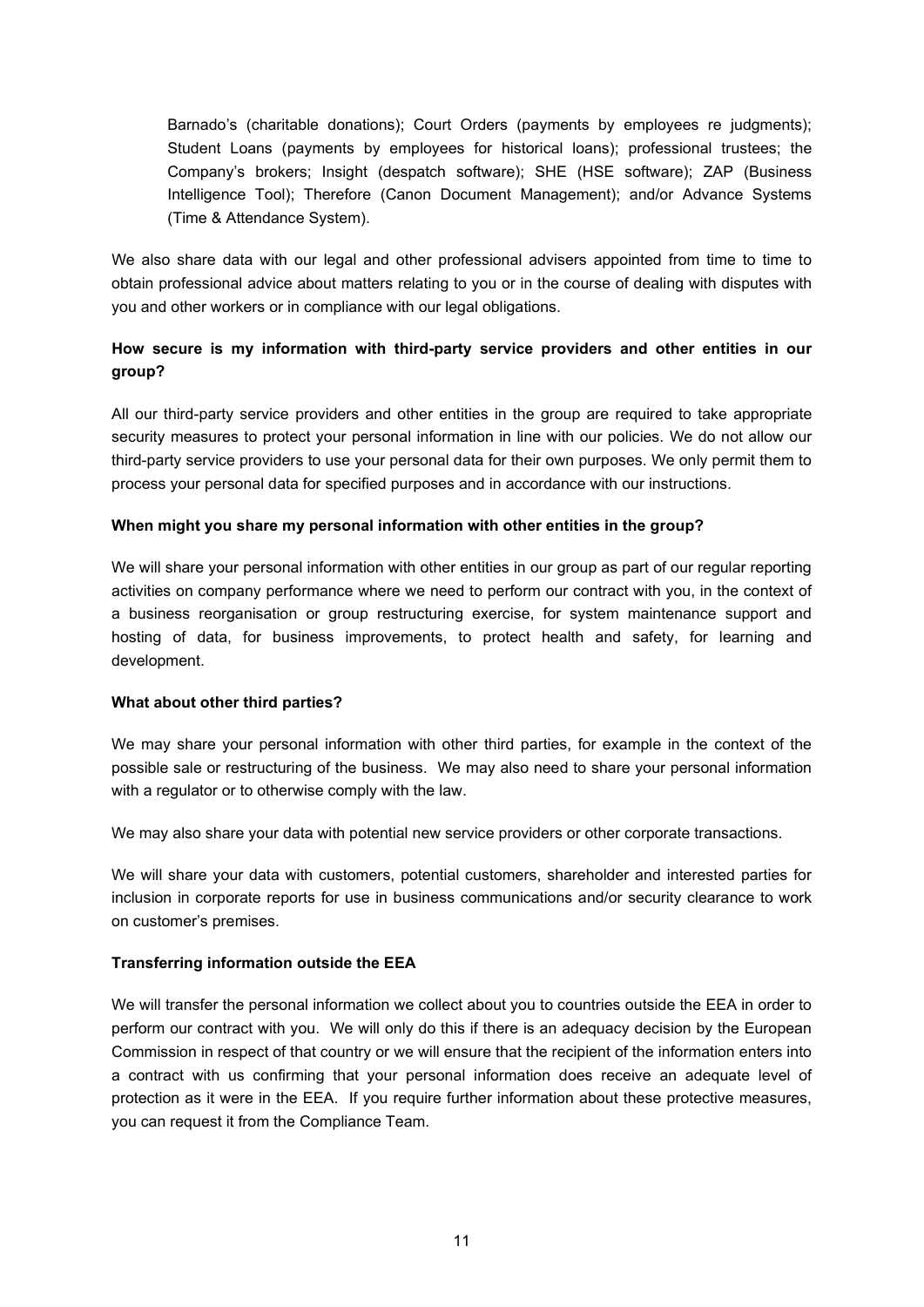## **Data security**

We have put in place measures to protect the security of your information.

Third parties will only process your personal information on our instructions and where they have agreed to treat the information confidentially and to keep it secure.

We have put in place appropriate security measures to prevent your personal information from being accidentally lost, used or accessed in an unauthorised way, altered or disclosed. In addition, we limit access to your personal information to those employees, agents, contractors and other third parties who have a business need to know. They will only process your personal information on our instructions and they are subject to a duty of confidentiality.

We have put in place procedures to deal with any suspected data security breach and will notify you and any applicable regulator of a suspected breach where we are legally required to do so.

#### **Data retention**

#### **How long will you use my information for?**

We will only retain your personal information for as long as necessary to fulfil the purposes we collected it for, including for the purposes of satisfying any legal, accounting, or reporting requirements. Details of retention periods for different aspects of your personal information are available in our retention policy which is available from the intranet (if relevant) or the Compliance Team. To determine the appropriate retention period for personal data, we consider the amount, nature, and sensitivity of the personal data, the potential risk of harm from unauthorised use or disclosure of your personal data, the purposes for which we process your personal data and whether we can achieve those purposes through other means, and the applicable legal requirements.

In some circumstances we may anonymise your personal information so that it can no longer be associated with you, in which case we may use such information without further notice to you. Once you are no longer an employee, worker or contractor of the company we will retain and securely destroy your personal information in accordance with our data retention policy or any applicable laws and regulations.

#### **Rights of access, correction, erasure, and restriction**

#### **Your duty to inform us of changes**

It is important that the personal information we hold about you is accurate and current. Please keep us informed if your personal information changes during your working relationship with us.

#### **Your rights in connection with personal information**

Under certain circumstances, by law you have the right to: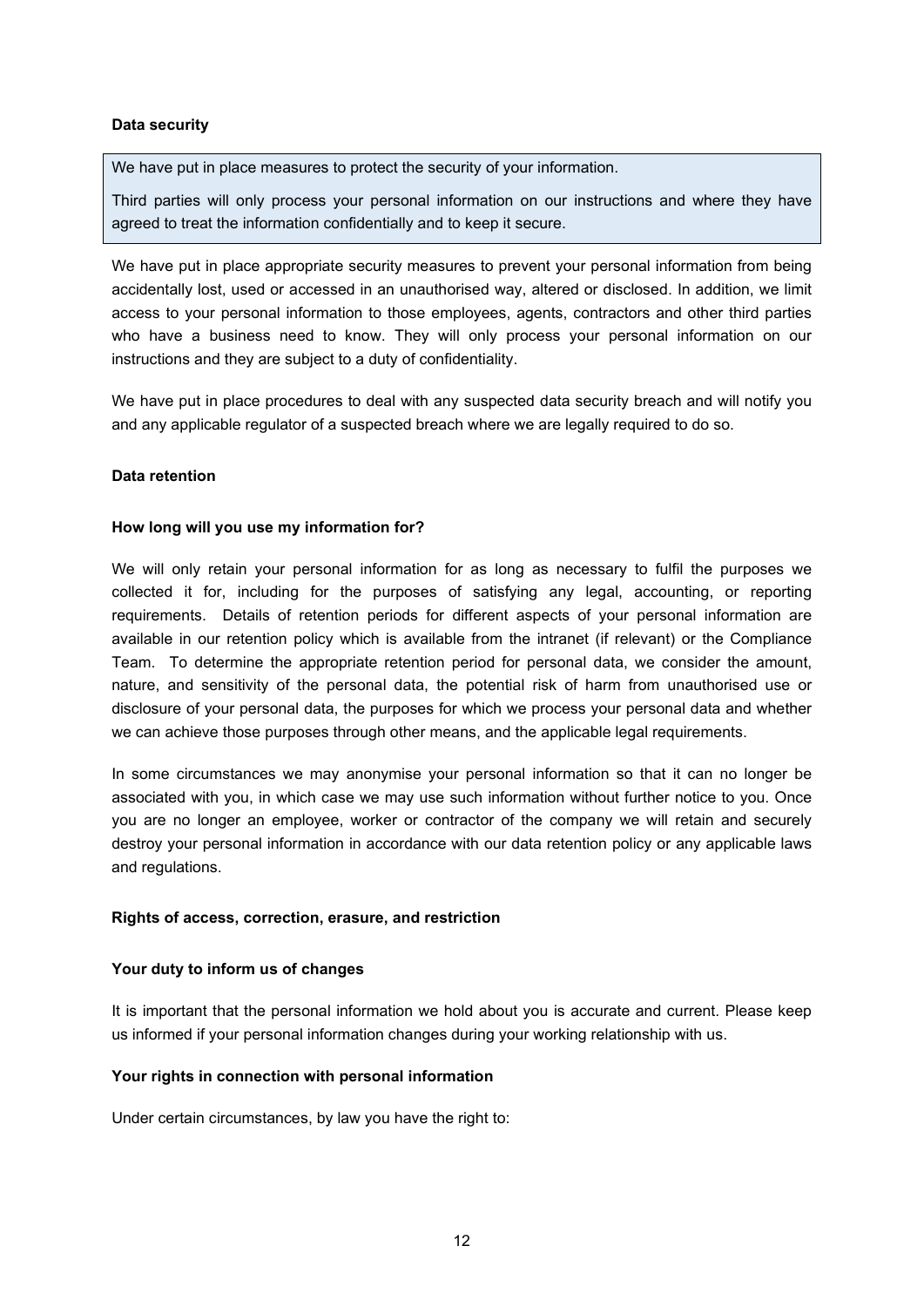- **Request access** to your personal information (commonly known as a "data subject access request"). This enables you to receive a copy of the personal information we hold about you and to check that we are lawfully processing it.
- **Request correction** of the personal information that we hold about you. This enables you to have any incomplete or inaccurate information we hold about you corrected.
- **Request erasure** of your personal information. This enables you to ask us to delete or remove personal information where there is no good reason for us continuing to process it. You also have the right to ask us to delete or remove your personal information where you have exercised your right to object to processing (see below).
- **Object to processing** of your personal information where we are relying on a legitimate interest (or those of a third party) and there is something about your particular situation which makes you want to object to processing on this ground. You also have the right to object where we are processing your personal information for direct marketing purposes.
- **Request the restriction of processing** of your personal information. This enables you to ask us to suspend the processing of personal information about you, for example if you want us to establish its accuracy or the reason for processing it.
- **Request the transfer** of your personal information to another party.

If you want to review, verify, correct or request erasure of your personal information, object to the processing of your personal data, or request that we transfer a copy of your personal information to another party, please contact a member of the Compliance Team in writing.

## **No fee usually required**

You will not have to pay a fee to access your personal information (or to exercise any of the other rights). However, we may charge a reasonable fee if your request for access is clearly unfounded or excessive. Alternatively, we may refuse to comply with the request in such circumstances.

## **What we may need from you**

We may need to request specific information from you to help us confirm your identity and ensure your right to access the information (or to exercise any of your other rights). This is another appropriate security measure to ensure that personal information is not disclosed to any person who has no right to receive it.

# **Right to withdraw consent**

In the limited circumstances where you may have provided your consent to the collection, processing and transfer of your personal information for a specific purpose, you have the right to withdraw your consent for that specific processing at any time. To withdraw your consent, please contact a member of the Compliance Team. Once we have received notification that you have withdrawn your consent,